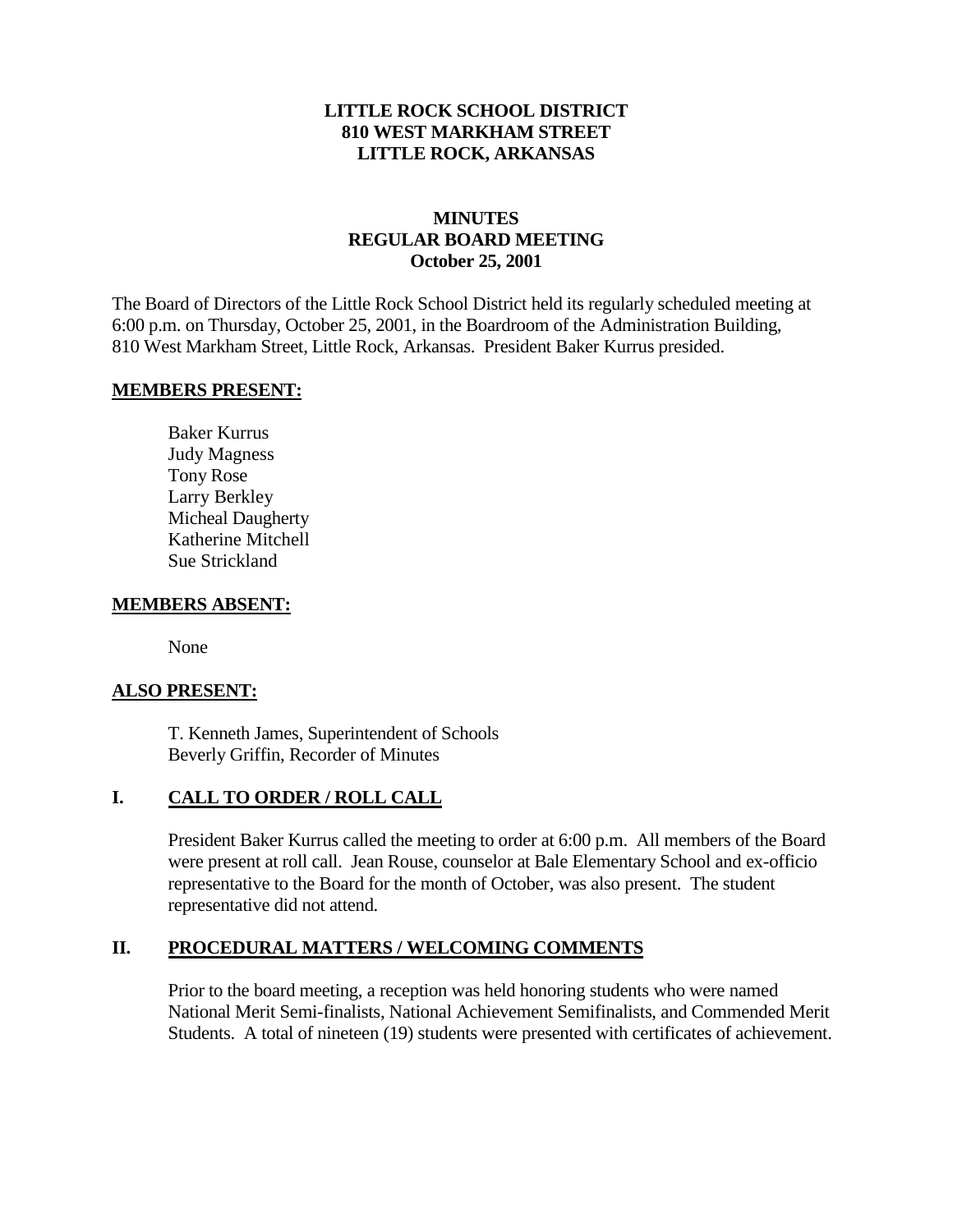### **III. REPORTS/RECOGNITIONS/PUBLIC COMMENTS**

#### **A. Superintendent's Citations**

Dr. James presented citations to Dunbar parents and supporters *Dr. Jay Marks* and his wife, *Becky*. *Dr. & Mrs. Marks* provided physical exams to approximately forty (40) students who were unable to get a pre-school physical. Dunbar assistant principal, *Karen Greenlee,* was present and, on behalf of the faculty and students of Dunbar, thanked the Marks' for their continuing support.

The Superintendent introduced *Connie Green*, teacher at Mabelvale Middle School. Ms. Green recently was surprised to learn that she had been selected to receive national recognition as a Milken Educator. She will attend the national ceremony in Los Angeles next spring and will receive a check in the amount of \$25,000.

The United Way sponsored a *"Day of Caring"* on September 15. Many volunteer groups came into our schools to provide a variety of service projects including painting, building reading lofts, cleaning playgrounds, weeding flower beds, and many more improvements to our buildings and grounds. Dr. James introduced representatives from the following organizations and presented certificates of appreciation*: J. C. Penney / Bale Elementary School; Central Arkansas Veterans Health Care System / Dunbar Magnet Middle School; Alpha Kappa Alpha Sorority / Gibbs Magnet Elementary School; UALR – Share America / Jefferson Elementary School; H & H Custom Millwork / Otter Creek Elementary School; Greater Second Baptist Church / Southwest Middle School; Federal Express / Western Hills Elementary School; Small Business Administration / Wilson Elementary School; Centers for Youth & Families / Woodruff Elementary School.*

Dr. James asked *JoEvelyn Elston* to introduce representatives of the District's Peer Helpers' Teams, who had taken as a community service project to raise funds for the September 11 disaster victims in Washington D. C., Pennsylvania and New York City. *Sheila Palmer Harrod*, a representative from the Arkansas Chapter of the American Red Cross, was present to accept a check in the amount of \$6,739.00, which was the total amount raised by twenty-five elementary and secondary schools participating in the project. The students were applauded for their caring and compassionate spirit.

The final Superintendent's Citation was presented to *Jean Rouse*, counselor at Bale Elementary, who served as the teacher representative to the Board for the month of October.

*Dr. Katherine Mitchell* was presented with a gavel in recognition of her service as President of the Board during the 2000-01 school year. Mr. Kurrus stated that her dedication to the children in our school district had been unmatched and her professionalism has had a direct impact on the successful operation of this District over the past ten years.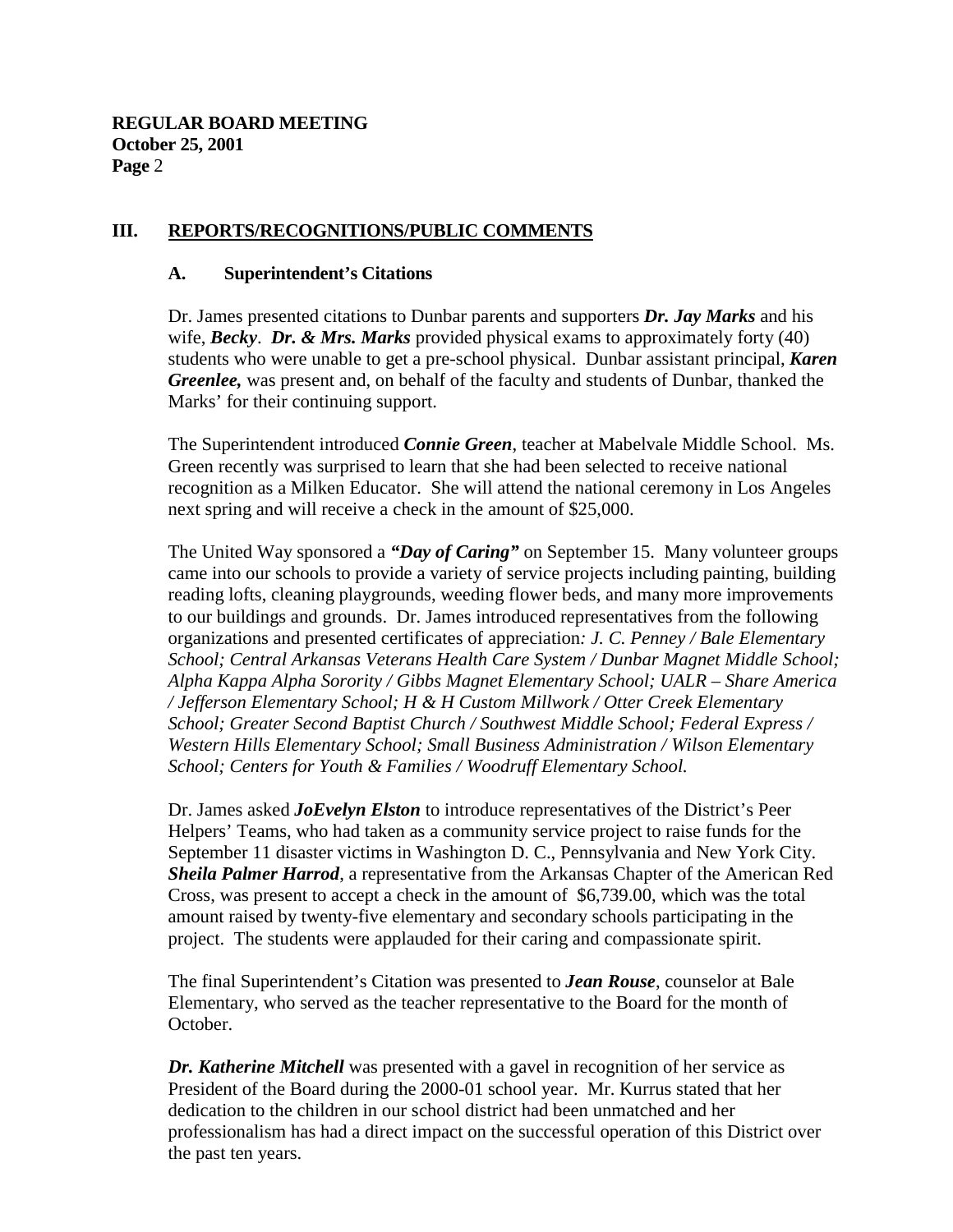Dr. James briefly reviewed Dr. Mitchell's history with the District: she was appointed mid-term 1988, previously served as president in 1990-91, and has been on the Board through eight superintendents.

Dr. Mitchell accepted the gavel and expressed appreciation to her fellow Board members for their cooperation during her term. She noted as the highlight of her year as President the Board's successful endeavor to fill the Superintendent's position with Dr. Ken James. She received a standing ovation.

## **B. Partners in Education: New Partnerships**

*Debbie Milam* announced the Districtwide Parent Institute to be held on Saturday, October 27, from 9:00 a.m. – 3:00 p.m. at J. A. Fair High School. Dr. James will make the opening remarks, and Board members were invited to attend and participate. In addition, the annual VIPS Reading Day is scheduled for Tuesday, November 13. Ms. Milam asked for interested readers to contact the VIPS office for an assignment to an elementary classroom.

Ms. Milam then presented certificates to businesses and individuals that recently established working partnerships with District schools. Dr. Mitchell made a motion to accept the new partnerships, Ms. Magness seconded the motion, and it **carried unanimously**.

Newly established partnerships were:

**Carver Magnet Elementary School**, represented by *Teata Pace*, in partnership with the **U. S. Bankruptcy Court** (No representative present.)

**Fulbright Elementary School**, represented by *Deborah Mitchell, Nicola Morgan, Amy Thompson & Thelma Watson,* in partnership with: **Barnes & Noble Booksellers,** represented by *Carolyn McNutt***;** and **Orbit Valve,** represented by *Duane Morgan*

**Mabelvale Magnet Middle School,** represented by *Ann Blaylock, Stella Cameron, Connie Green & Cathy Farley*, in partnership with: **Arkansas Natural Heritage Commission**, represented by *Karen Smith & Jane Jones-Schultz;* and **ITT Technical Institute**, represented by *Thomas Crawford*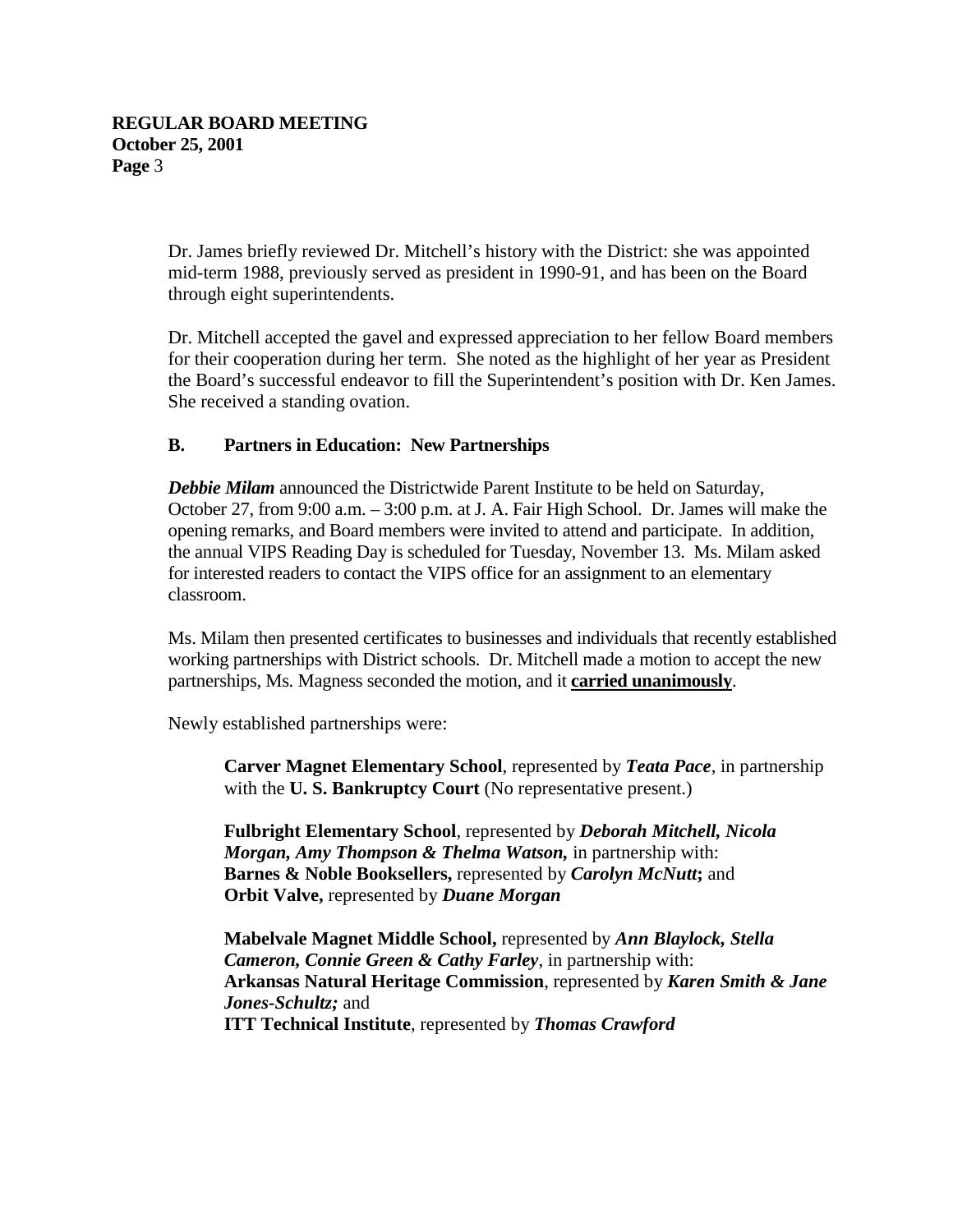## **C. Remarks from Citizens**

*Denise Stephens*, parent from Southwest Middle School, addressed the Board regarding concerns and issues with the administration at that school. She noted problems with algebra classes, general curriculum problems and a lack of textbooks. She also stated concerns with transportation safety issues, problems at specific bus stops, and student suspensions from riding the bus.

*Donna Stone* addressed the Board as a representative of the Midway Neighborhood Association. Her concerns were similar to those of the previous speaker, relating problems with bus stop safety for students who attend Southwest Middle School and Hall High School. She reported that 47 students were currently assigned to one bus stop in her area and that, when contacted regarding this, the transportation department suggested that these students could actually walk to school instead of having a bus. She asked the Board and administration to review the current routes for students in this area.

### **B. Little Rock Classroom Teachers Association**

*Clementine Kelley* addressed the Board briefly regarding upcoming AEA workshops. She stated that all CTA members would be encouraged to attend either LRSD Staff Development activities or the workshops provided by the AEA.

## **C. Joshua Intervenors**

No report.

## **IV. REPORTS AND COMMUNICATIONS**

### **A. Remarks from Board Members**

*Mr. Berkley* reported that the District's Foundation Committee had met with Foundation Development Consultants to review options for establishing a foundation for the LRSD. Dr. James had invited the consultants to the LRSD to provide training for our committee members, as well as others from across the state who were interested in setting up a foundation. The consultants are available to provide expertise and guidance in marketing, legal fees, and additional aspects of forming a foundation. The cost would be approximately \$25,000. Mr. Berkley felt that the District's committee would recommend hiring the consultants to get the foundation established.

Mr. Berkley requested that his notes be included as a part of the official Board minutes and are, therefore, included here in italics: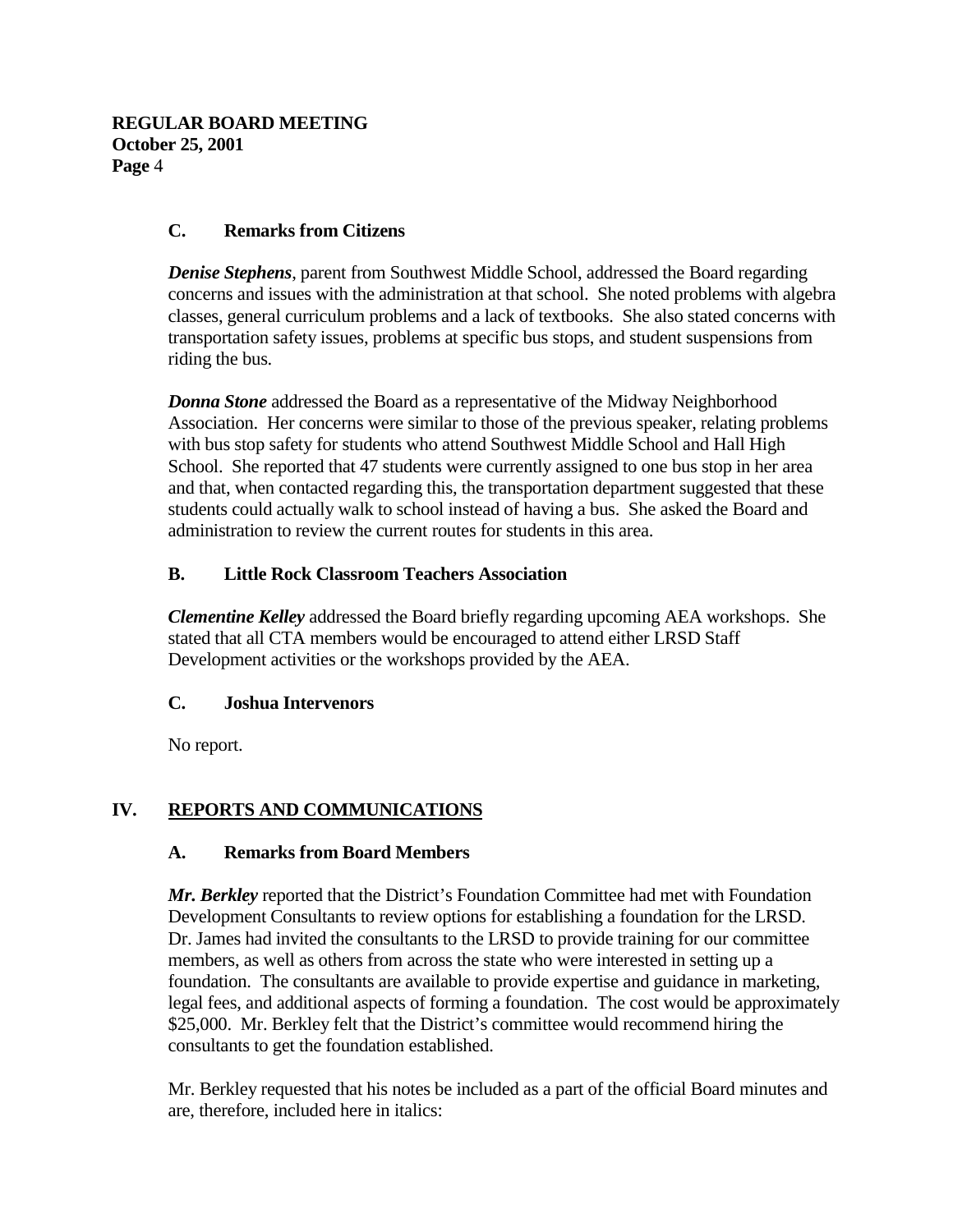### *Presentation by Foundation Development Consultants*

- *Dr. James and LRSD hosted several school districts this last Tuesday*
- *Dr. James has experience with FDC in Van Buren*
- 3 of 5 Committee members, who attended presentation, recommend that the district *use the consultants. One member has abstained because he was unable to hear the presentation. The 5th member has been unavailable to ask his views.*
- *\$25k \$17.5k for consultants rest for legal fees and development of marketing material*

*Mr. Berkley* also spoke to the issues surrounding the desegregation hearings and compliance submissions. He noted that District administrators and our attorneys have consistently advised the Board that we are in compliance with the Revised Desegregation and Education Plan. The public is being informed through media reports that we may not have kept our commitments and that we may not be in a position to be released from court supervision. He noted that these comments are his individual opinion, and not necessarily the opinion of the Board as a whole, but that he felt it was important to say something.

*Mr. Berkley* continued by stating that Mr. Walker had been paid \$48,000 per year for the past three years to monitor compliance with the Plan and that Mr. Walker has been "absent or invisible" to the Board during that time. He noted that the District filed an interim compliance report over a year ago and since that time no objections regarding the content or format of that report have been filed by Mr. Walker or by the Court. The critical points for the Court's review at this time seem to be the achievement disparity and assessment and monitoring of current programs. He asked for the Court's guidance in determining if remaining under the supervision of the federal court system can solve these problems. Foundation Committee

Mr. Berkley's notes:

### *Court Case*

- *Information available to the public has been limited to reports in the media concerning the court testimony and comments by Judge Wright concerning the case.*
- *Individual board members, just as we have no power individually, are not likely to damage the legal case by making public comments, according the Chris Heller.*
- *The School Board has been advised consistently by LRSD administration and by consultants hired specifically to monitor compliance, that the district has been in compliance with the revised deseg plan.*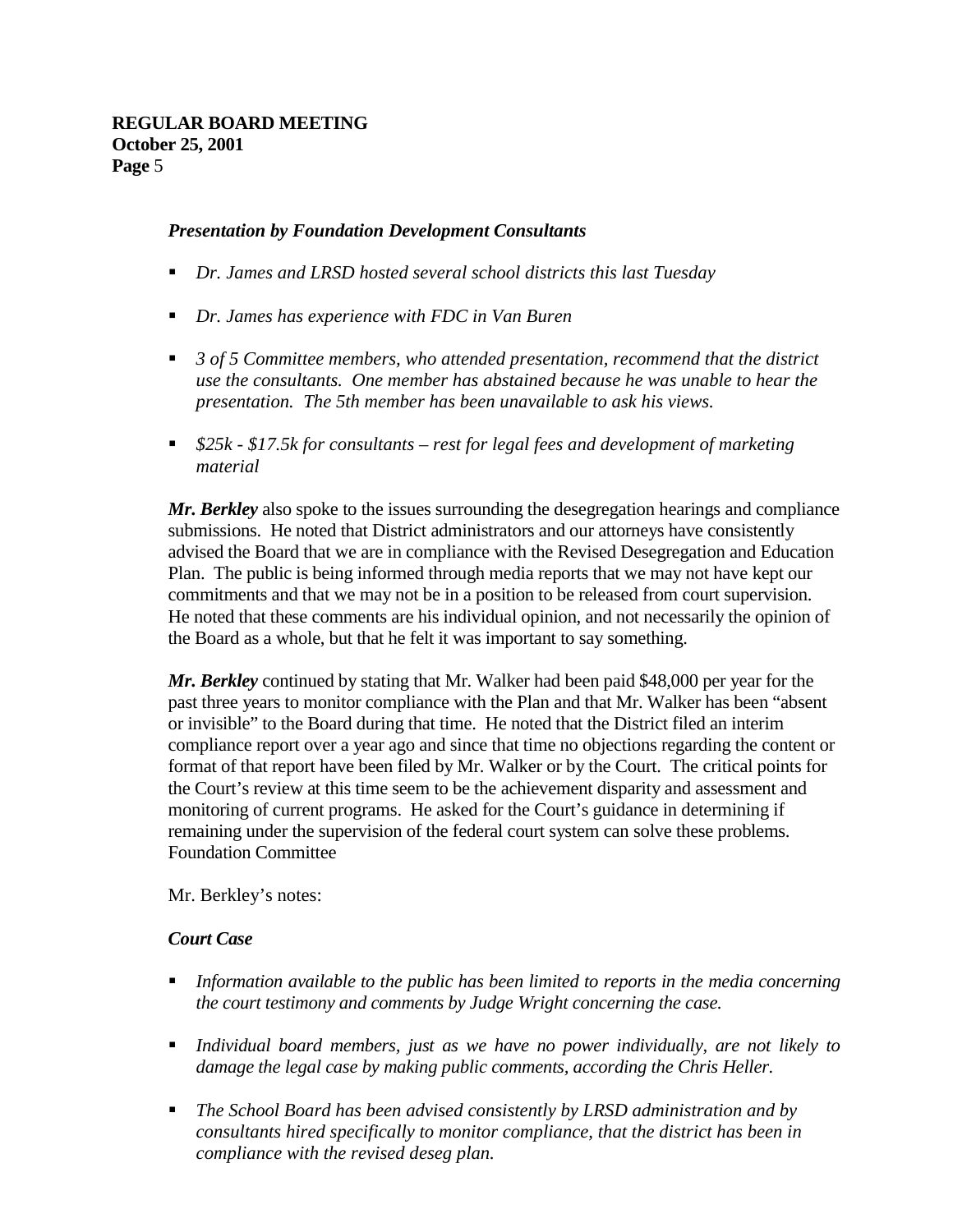- *Mr. Walker has been paid \$48k per year for the last 3 years to monitor compliance and he has been virtually invisible to the board during that time frame, although we have public meetings twice each month.*
- *The district filed an interim report a year before the final report. There were no objections by Mr. Walker about the content or by the court regarding content or format of the report.*
- *The issue has been framed by Mr. Walker and, recently, by Judge Wright in terms of the district's efforts at reducing the disparity in academic performance between black and white children. This is based primarily on disparity in performance on standardized tests. Other concerns relate to the evaluation of the programs designed to reduce the disparity. Given that this district, along with many other districts in the U.S., has been unable to reduce the disparity while under federal court order for many years, what magic bullet do Mr. Walker and the Federal court have to offer to assist us in that effort at this time? How does the Federal court, as a public institution, justify the further expense to this community involved in keeping the LRSD under federal court supervision, knowing that we have met the constitutional requirements, that they have no magic bullet to solve the problem of disparity, and that we can't afford many things that our children need and will need in the future to get an excellent education.*
- *Individual teachers in this district consistently strive to improve the performance of all children. This board and this district would love to be able to say that we've been able to do what no one else has been able to do – that is to dramatically improve the performance of poor children who are academically achieving below the level of more affluent children. Unfortunately we have not been able to do that. But that is not due to lack of effort.*

*Mr. Rose* stated his agreement with and support for Mr. Berkley's comments and quoted John F. Kennedy: "Educate yourself – free yourself." He added, "Freedom is based on education. Ignorance is slavery."

*Dr. Mitchell* commended employees of Comcast Cable for work they performed last Saturday at Meadowcliff Elementary School. The group worked on the interior and exterior of the building, painting, landscaping, and doing minor carpentry work and general repairs. She asked the Superintendent to provide recognition for these employees at the November Board Meeting.

*Ms. Magness* reminded the Board and viewers that we are scheduled to appear in federal court on November 19-20. She invited the public to attend these hearings if they are interested in first-hand knowledge of our progress in court.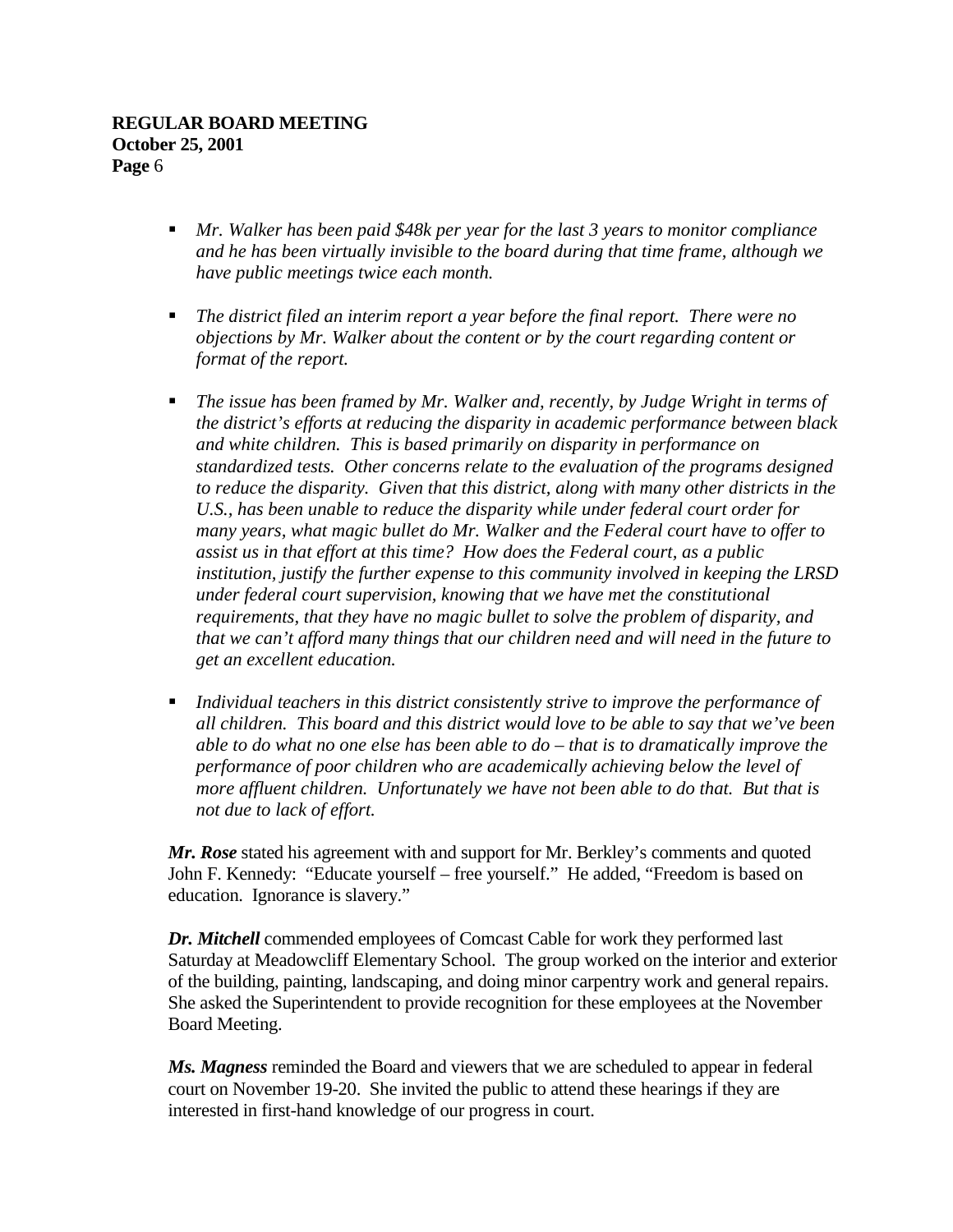*Dr. Daugherty* restated his withdrawal of support for our efforts to gain unitary status. He first announced his opposition at the September meeting of the Board, and he noted that his opposition is based on the disparity in achievement test scores. He said that we must "gain his confidence" before he would support the District's efforts to be released from court supervision.

*Ms. Strickland* reported on her visit to Mabelvale Middle School and applauded the Great Expectations program that has been implemented there. She thanked the principal for inviting her to visit the school.

*Mr. Kurrus* had also visited Mabelvale Middle School for the presentation of the Milken Award to Connie Green. He said that he is gratified that so many of our teachers work so hard to exemplify dedication to their profession.

*Mr. Kurrus* also noted the financial challenges that we will face over the next few months due to state funding shortfalls. He closed by reminding us that we must focus on the things that we can control.

# **B. Desegregation Update**

*Mr. Babbs* provided enrollment information for the Board's review. The official enrollment count stands at 25,442, with 907 of those enrolled in four-year-old (Pre-K) programs.

In addition, Mr. Babbs briefly reviewed on-going desegregation compliance efforts and equity activities. He invited *Dr. Terrance Roberts* to make comments to the Board.

*Dr. Roberts* made brief remarks regarding on-going efforts to educate the children of the LRSD. He stated that it is essential that we do not lose sight of this goal as we face the scrutiny of the courts and the public. He is continuing to provide group inservice sessions on *"Coping With Differences,"* and he is conducting a series of training sessions with the District's counselors. He noted that he continues to provide input on the revision and updating of the District's policies and procedures.

# **C. Budget Update**

Dr. Stewart provided a budget summary report for the Board's review and indicated that the financial picture is unclear at this time. As reported in the news over the past few weeks, state funds may be cut by as much as \$2 million dollars. He announced that Dr. James has issued a hiring freeze, and has instituted measures to raise the level of monitoring on all district expenditures, such as travel and overtime. Some positions that are vacant at this time will remain vacant, and positions that have been posted will be evaluated before being filled.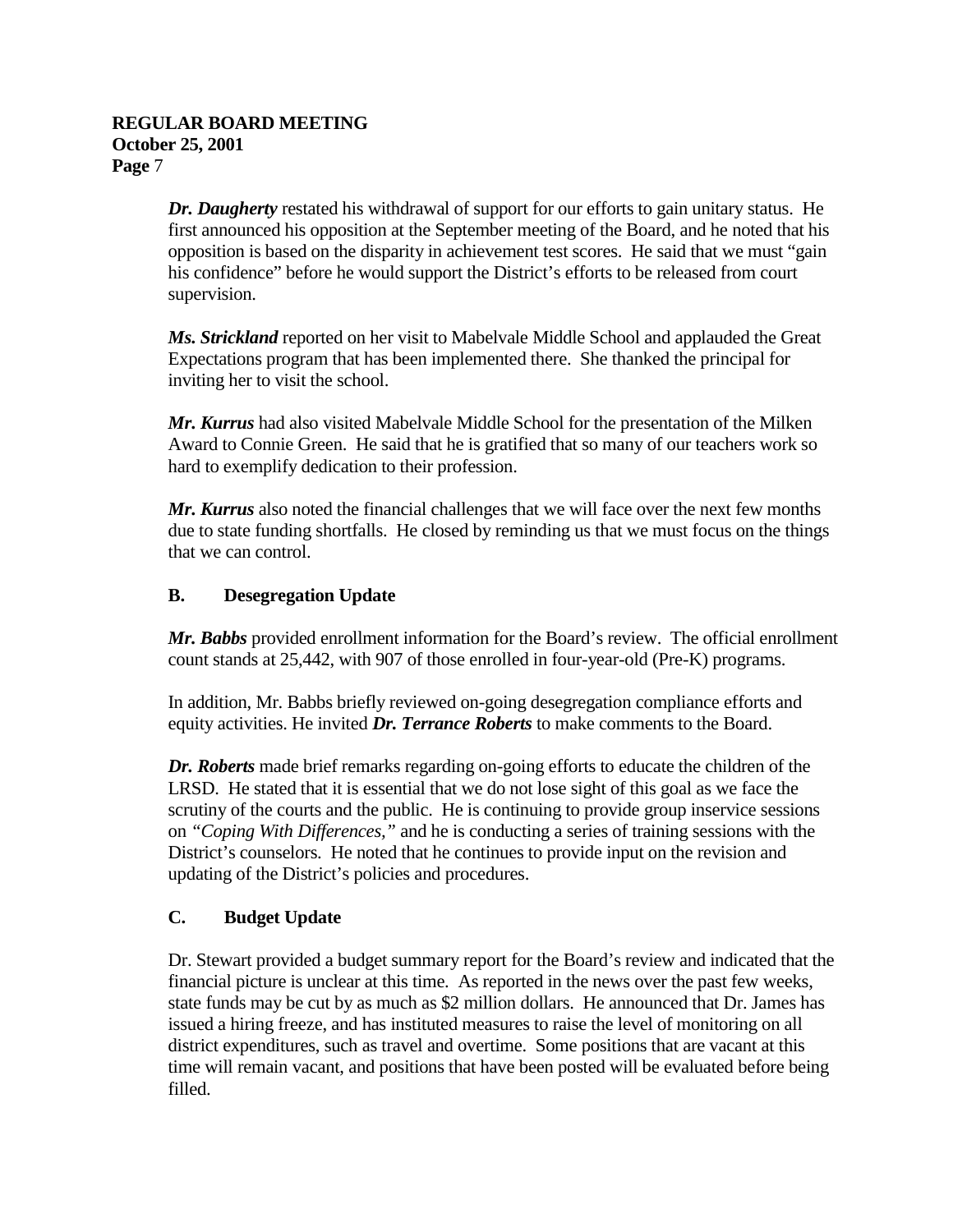### **D. Construction Report: Proposed Bond Projects**

Mr. Goodman's construction report was printed as a part of the Board's agenda. He was present to review the information and respond to questions.

### **C. Internal Auditors Report**

Mr. Becker's report was printed as a part of the Board's agenda; no other information was provided.

# **V. APPROVAL OF ROUTINE MATTERS**

### **A. Minutes**

Minutes from the regular meeting of the Board of Directors held on September 27 and from a special meeting held on October 11, 2001, were presented for review and approval. Mr. Rose made a motion to approve the minutes as presented. Ms. Magness seconded the motion and it **passed unanimously**.

# **VI. INSTRUCTIONAL SERVICES DIVISION**

## **A. Report: Pre-K – 2 Literacy Program Evaluation**

Dr. Lesley provided a summary of the evaluation for Pre-K –  $2<sup>nd</sup>$  grade literacy programs across the District. The key findings and recommendations were printed as a part of the Board's agenda; the complete evaluation document is available for review by contacting Dr. Lesley. Staff members from the Division of Instruction and from the Planning, Research and Evaluation office collaborated on the preparation of the report. Dr. Steve Ross, desegregation consultant, made recommendations and remarks which were incorporated into the final report.

## **B. Sliver Grant Application**

The Board was asked to approve a grant submission to the Arkansas Department of Education, Special Education Division, for a Sliver Grant. The Grant would provide up to \$92,000 to address systemic change for students with disabilities by providing staff development activities, training in use of technology with students with disabilities, and increased parent-staff problem solving techniques. Ms. Magness made a motion to approve the grant submission as presented. Mr. Berkley seconded the motion and it **carried unanimously**.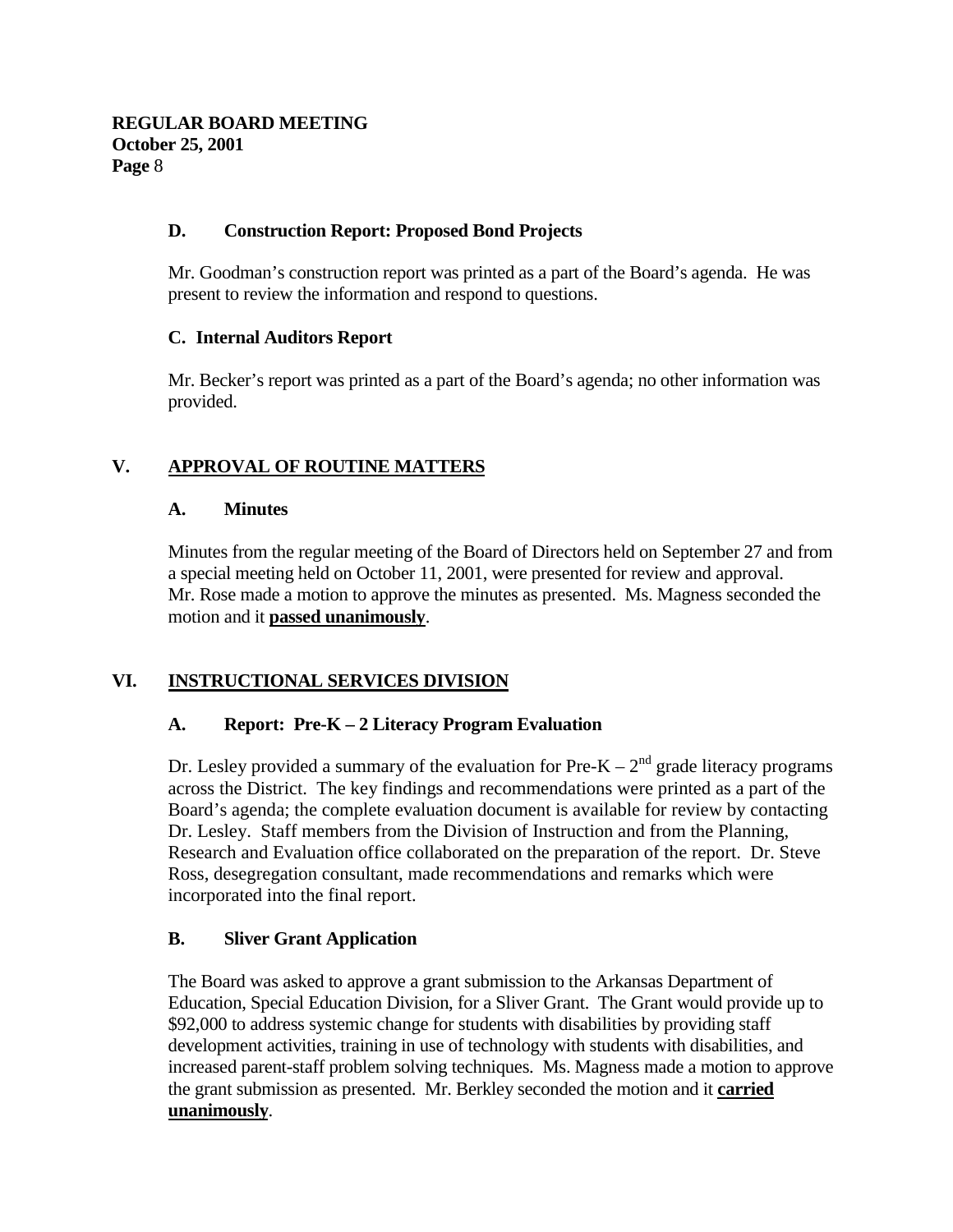### **C. Consolidated Application for Special Education and Related Services**

The annual Consolidated Application for Special Education and Related Services was presented for the Board's review and approval. The application would provide \$16,042,324, in State Equalization funding, and \$2,844,031 in Title VI-B funds. Dr. Mitchell moved to approve the application for submission, Ms. Magness seconded the motion, and it **carried 7-0.**

# **VII. ADMINISTRATIVE SERVICES DIVISION**

### **A. Personnel Changes**

Personnel items were presented as a part of the Board's agenda and the administration recommended Board approval. Dr. Mitchell made a motion to approve the personnel changes as presented. Mr. Rose seconded the motion and it **carried unanimously**.

### **B. Ratification of Revisions to the Student Handbook**

Linda Watson presented information to the Board during the October agenda session regarding the possession of electronic communication devices on school campus during the regular school day. Prior to printing, but after being approved by the Board, the student handbook was revised to allow pagers or cell phones on campus *"after normal school hours at extracurricular activities."* The Board asked for this item to be presented for ratification of the revisions so that there will not be any question as to the Board's intent on this issue. Mr. Berkley made a motion to approve the revisions as presented. Ms. Strickland seconded the motion and it **carried 7-0**.

## **VIII. BUSINESS SERVICES DIVISION**

### **A. Donations of Property**

The Board was asked to approve acceptance of recent donations to the District. Mr. Rose made a motion to graciously accept the donations. Mr. Berkley seconded the motion and it **carried unanimously.** Mr. Rose read the list of items as noted in the following chart:

| <b>SCHOOL/DEPARTMENT</b>       | ITEM                                                                                                                                                     | <b>DONOR</b>                  |
|--------------------------------|----------------------------------------------------------------------------------------------------------------------------------------------------------|-------------------------------|
| Little Rock School District    | 26 Compaq Desk Pro PC's with mmx<br>intel, internal Pentium processor and Dell<br>Quietkey keyboards valued at<br>approximately \$300 each (no monitors) | <b>Acxiom Corporation</b>     |
| <b>Brady Elementary School</b> | \$813.50 cash for use as reading incentives<br>for students                                                                                              | Markham Street Baptist Church |

#### **DONATIONS**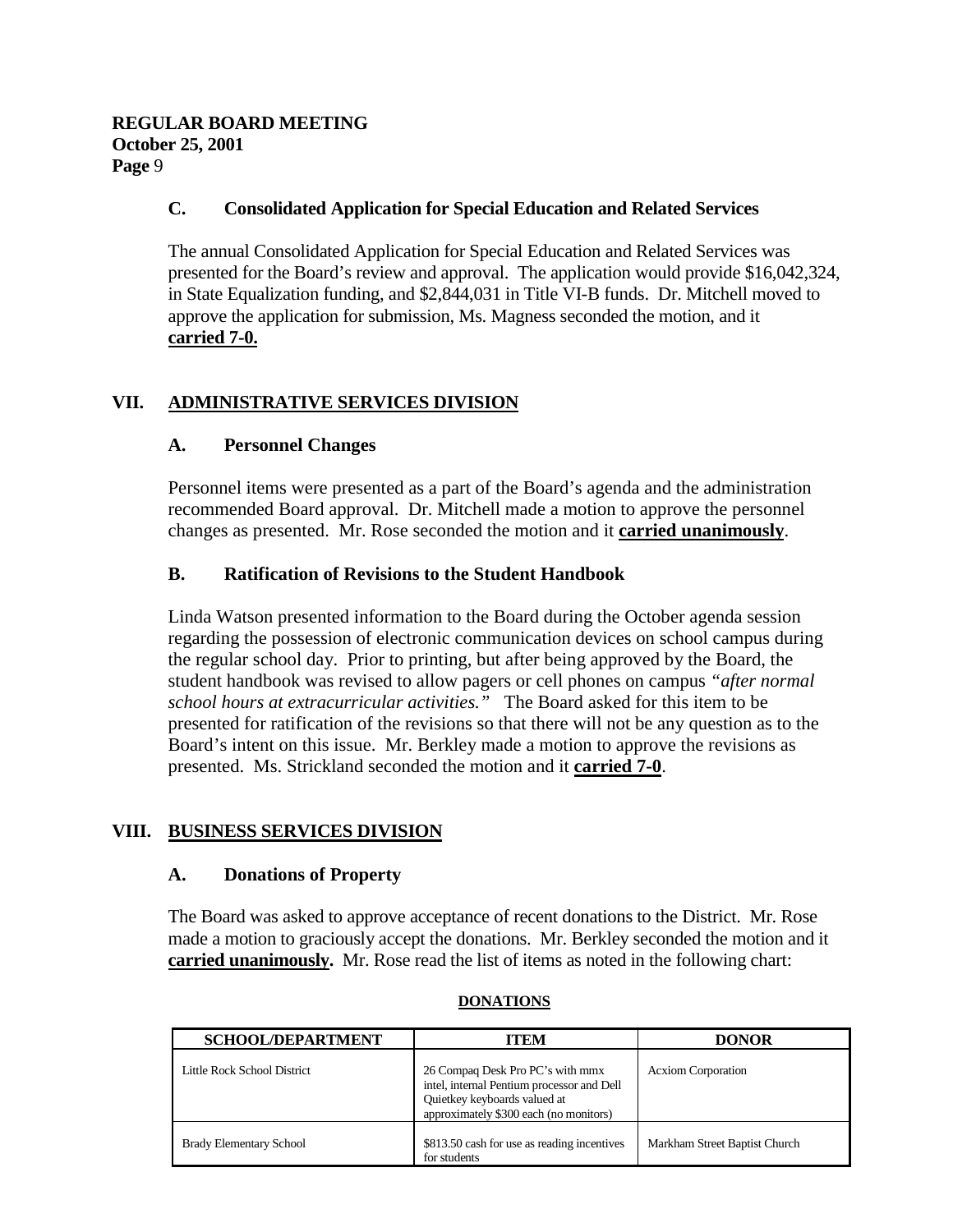#### **Donations (continued)**

| <b>SCHOOL/DEPARTMENT</b>          | <b>ITEM</b>                                                                                     | <b>DONOR</b>                               |
|-----------------------------------|-------------------------------------------------------------------------------------------------|--------------------------------------------|
| Forest Heights Middle School      | Classroom supplies valued at \$70.00 for<br>use by teachers and students in the 500<br>Building | Dorothy Carr Bonner                        |
| Pulaski Heights Elementary School | Services of two (2) art teachers for the<br>2001-02 school year, valued at \$20,235.            | Pulaski Heights Elementary PTA             |
| Pulaski Heights Middle School     | \$100 cash to be used in the Music<br>Program                                                   | The Estate of Chip Allums, PHMS<br>alumnus |
| Romine Elementary School          | \$1,500 cash toward the purchase of a<br>school sign                                            | Romine Elementary PTA                      |

#### **B. Financials**

Mark Milhollen was present to review the financial reports printed in the Board's agenda and to respond to any questions. Dr. Mitchell moved to approve the reports as printed. Ms. Magness seconded the motion and it **carried unanimously**.

### **IX. SCHOOL SERVICES DIVISION**

Sadie Mitchell provided copies of the Priority Intervention Procedures (PIP) Status Report for the Board's review. District administrators have met with building leaders to review the school's intervention needs and to establish the annual school improvement plans. Technical assistance and professional development for the 2001-02 school year will be provided for those schools in need of improvement.

## **X. DISTRICT OPERATIONS**

No items for Board action.

### **XI. CLOSING REMARKS**

#### **A. Superintendent's Report:**

Dr. James briefly reminded the Board of the date and time of the Parent Summit - - Saturday, October 27, from 9:00 a.m. until 3:00 p.m.

He also announced that we would be hosting a workshop on November 6 for school districts across the state that are interested in the TAP Model. Representatives from the Milken Foundation will be here, as well as representatives from the Arkansas Department of Education.